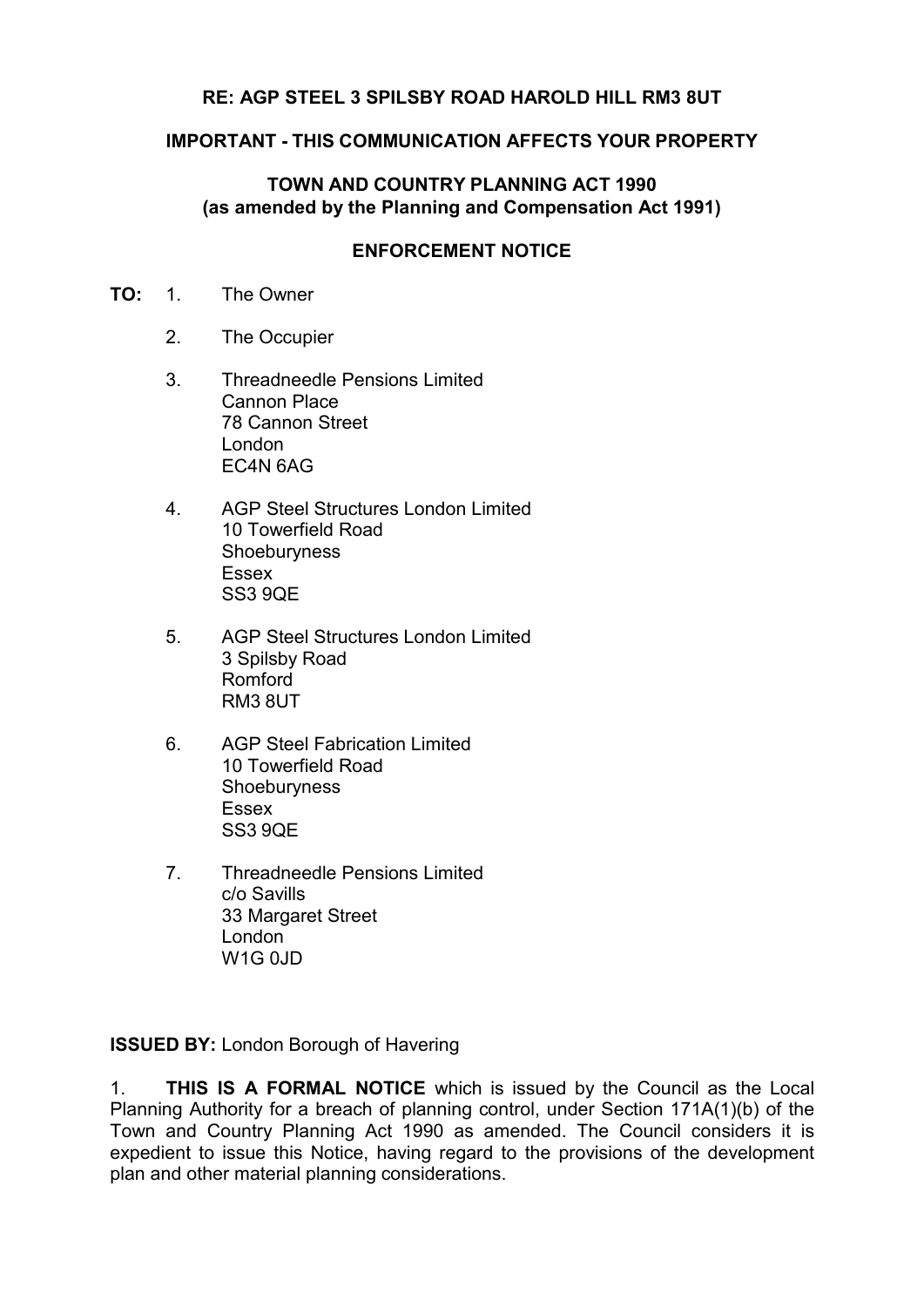## 2. **THE LAND AFFECTED**

The land and buildings at 3 Spilsby Road, Harold Hill RM3 8UT shown edged and hatched black on the attached plan with Land Registry Title Number EGL224719.

## 3. **THE BREACH OF PLANNING CONTROL ALLEGED**

The unauthorised use of the land and building in contravention of the permitted hours of operation in the following condition of the planning permission for the land and buildings granted on appeal by the planning inspector under reference APP/B5480/C/10/2138008 dated 2 June 2011:

#### Condition 3 which states:

"Inside the building no machinery shall be operated or processes carried out outside the hours of 07:30 to 17:30 Mondays to Fridays, 07:30 to 13:00 Saturdays, nor at any time on Sundays, Bank or Public Holidays."

Machinery is being operated and steel fabrication is taking place outside of the hours specified above.

## 4. **REASONS FOR ISSUING THIS NOTICE**

It appears to the Council that the breach of planning control has occurred within the last ten years and that the unauthorised use of the land and buildings in contravention of the permitted hours of operation in the stated condition gives rise to noise, nuisance and disturbance and is an injury to the amenity of residential occupiers in the locality of the land and buildings.

The unauthorised activities are contrary to Policies DC55 and DC61 of the Local Development Framework – Core Strategy and Development Control Polices Development Plan Document 2008.

The Council does not consider that planning permission should be granted for the alleged breach of planning control.

## 5. **WHAT YOU ARE REQUIRED TO DO**

Comply fully with the stated condition 3 of the planning permission granted on appeal by the planning inspector under reference APP/B5480/C/10/2138008 dated 2 June 2011by ceasing the unauthorised use of the land and buildings in contravention of the permitted hours of operation in the stated condition as described above. Cease the operation of any machinery or carrying out of any processes within the building outside of the hours stated in Condition 3.

Time for compliance: Immediately when this Notice takes effect.

## 6. **WHEN THIS NOTICE TAKES EFFECT**

This Notice will take effect on 22<sup>nd</sup> December 2017, unless an appeal is made against it beforehand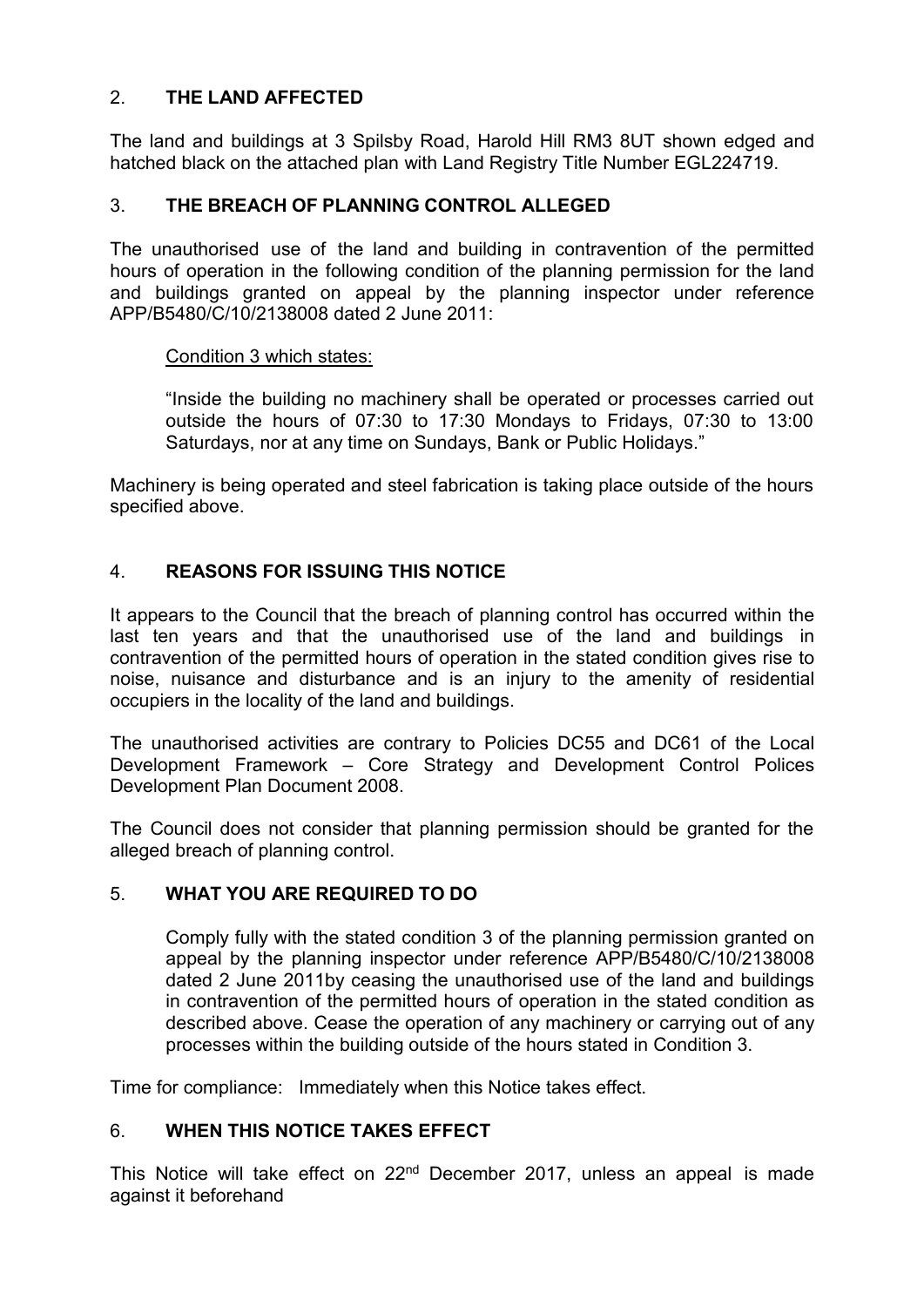Dated: 21<sup>st</sup> November 2017

Signed:

finne Theburst

Simon Thelwell, Planning Manager – Projects and Regulation

Authorised Officer

on behalf of London Borough of Havering Town Hall Main Road Romford RM1 3BD

## **YOUR RIGHT OF APPEAL**

You can appeal against this Enforcement Notice to the Secretary of State by the 22<sup>nd</sup> December 2017. Further details are given in the attached explanatory note.

## **WHAT HAPPENS IF YOU DO NOT APPEAL**

If you do not appeal against this Enforcement Notice, it will take effect on 22<sup>nd</sup> December 2017 and you must then ensure that the required steps for complying with it, for which you may be held responsible, are taken within the period specified in the **Notice** 

### **FAILURE TO COMPLY WITH AN ENFORCEMENT NOTICE WHICH HAS TAKEN EFFECT MAY RESULT IN PROSECUTION AND/OR REMEDIAL ACTION BY THE COUNCIL.**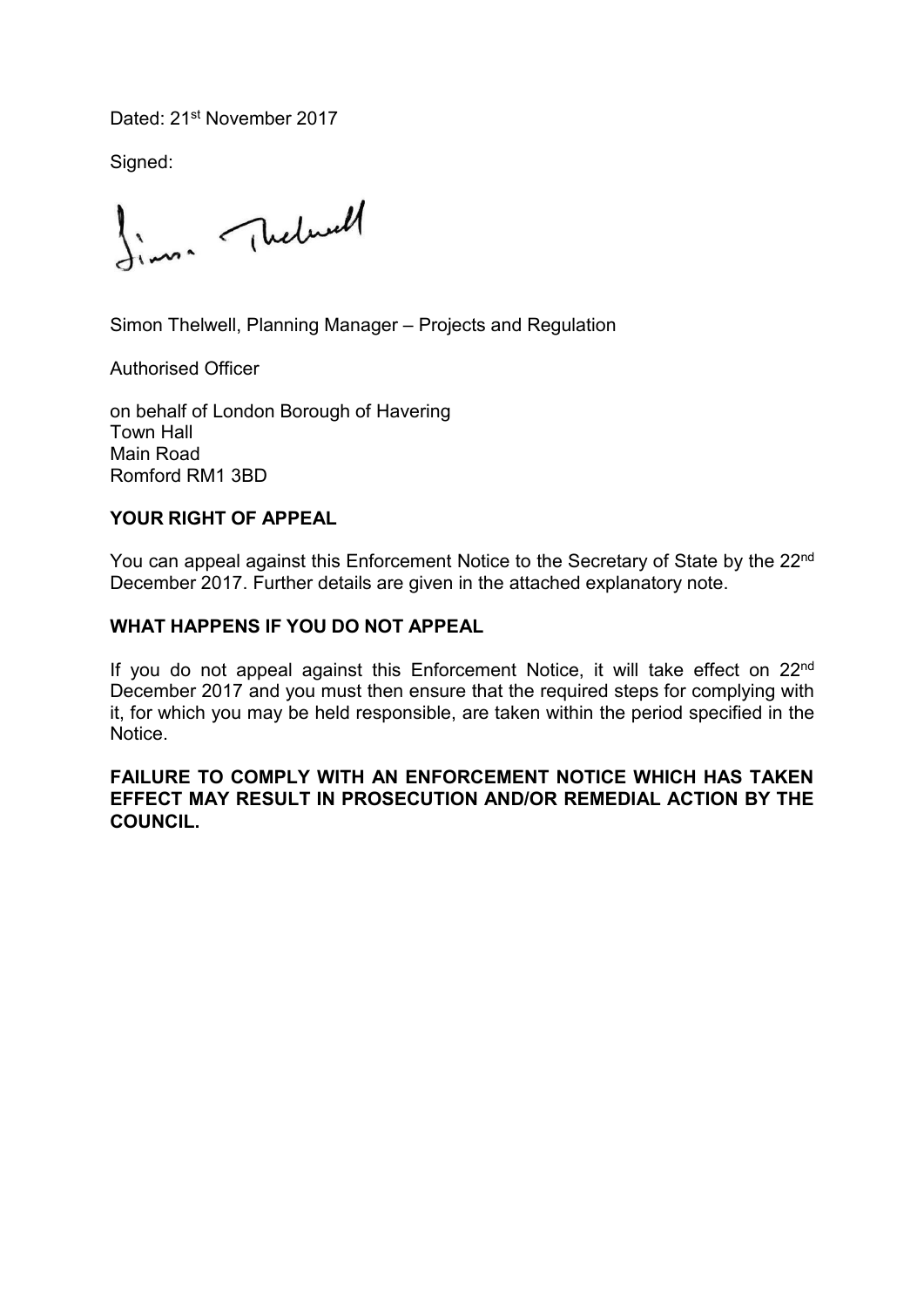### **EXPLANATORY NOTES**

### **STATUTORY PROVISIONS**

A copy of Sections 171A, 171B and 172 to 177 of the Town and Country Planning Act 1990 (as amended) is enclosed with this Notice.

#### **YOUR RIGHT OF APPEAL**

You can appeal against this Notice, but any appeal must be received, or posted (with the postage paid and properly addressed) in time to be received by the Planning Inspectorate acting on behalf of the Secretary of State before 22<sup>nd</sup> December 2017.

If you intend to appeal against this Notice you should follow the instructions given on the information sheet from the Planning Inspectorate which accompanies this Notice.

#### **GROUNDS OF APPEAL**

The grounds of appeal are set out in Section 174 of the Town and Country Planning Act 1990 (as amended) you may appeal on one or more of the following grounds:-

- (a) that, in respect of any breach of planning control which may be constituted by the matters stated in the Notice, planning permission ought to be granted, as the case may be, the condition or limitation concerned ought to be discharged;
- (b) that those matters have not occurred;
- (c) that those matters (if they occurred) do not constitute a breach of planning control;

(d) that, at the date when the notice was issued, no enforcement action could be taken in respect of any breach of planning control which may be constituted by those matters;

(e) that copies of the Enforcement Notice were not served as required by section 172;

- (f) that steps required by the notice to be taken, or the activities required by the notice to cease, exceed what is necessary to remedy any breach of planning control which may be constituted by those matters or, as the case may be, to remedy any injury to amenity which has been caused by any such breach;
- (g) that any period specified in the notice in accordance with section 173(9) falls short of what should reasonably be allowed.

Not all these grounds may be relevant to you.

#### **PLANNING APPLICATION FEE**

Should wish to appeal on ground (a) - that planning permission should be granted for a alteration of hours of operation - then a fee of £390 is payable to the Council. If the fee is not paid then that ground of appeal will not be valid.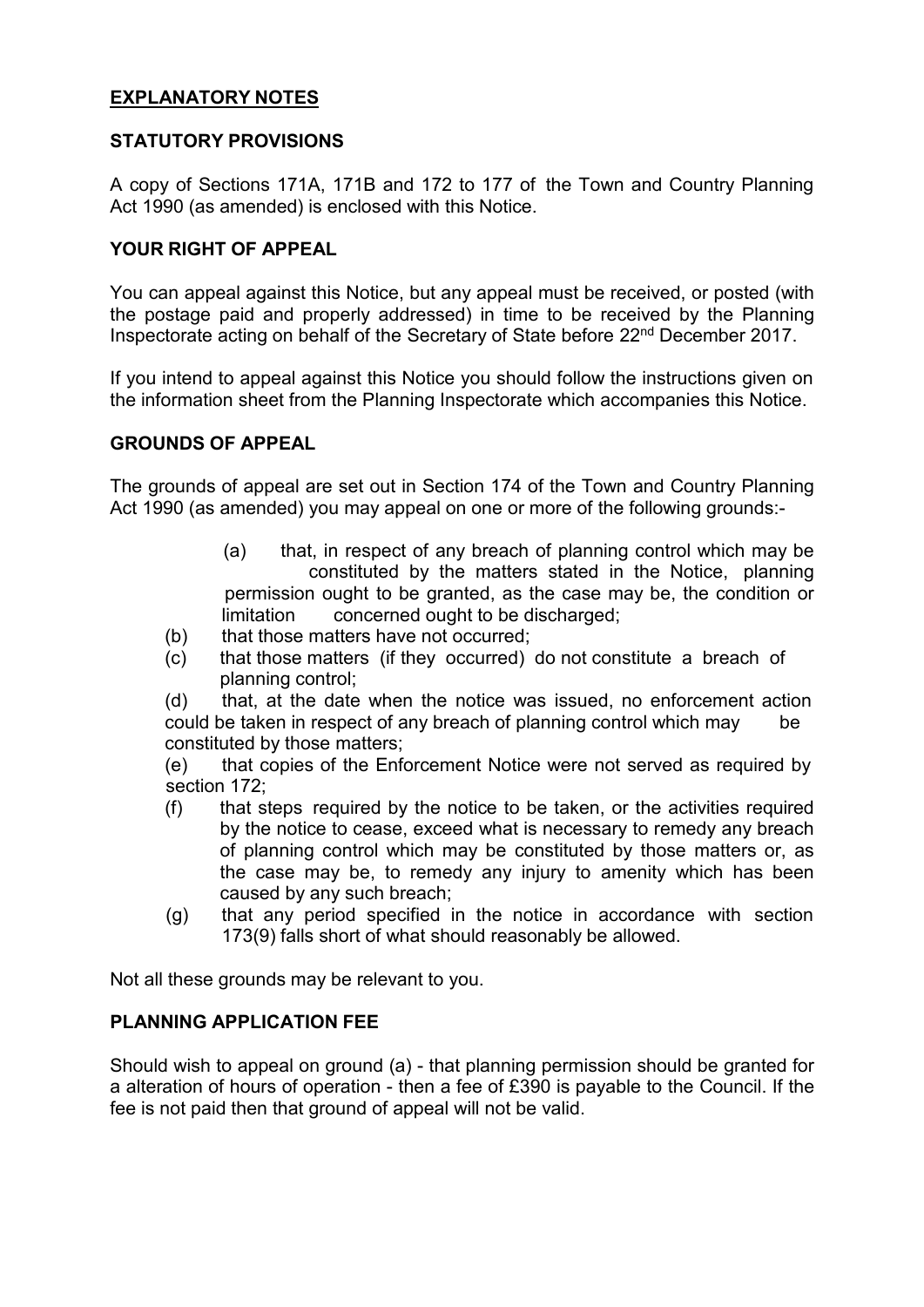### **STATEMENT ON GROUNDS OF APPEAL**

You must submit to the Secretary of State, either when giving notice of appeal or within 14 days from the date on which the Secretary of State sends him a notice so requiring, a statement in writing specifying the grounds on which you are appealing against the Enforcement Notice and stating briefly the facts on which you propose to rely in support of each of those grounds.

### **RECIPIENTS OF THE ENFORCEMENT NOTICE**

The names and addresses of all the persons on whom the Enforcement Notice has been served are:

- 1. The Owner
- 2. The Occupier
- 3. Threadneedle Pensions Limited Cannon Place 78 Cannon Street London EC4N 6AG
- 4. AGP Steel Structures London Limited 10 Towerfield Road **Shoeburyness** Essex SS3 9QE
- 5. AGP Steel Structures London Limited 3 Spilsby Road Romford RM3 8UT
- 6. AGP Steel Fabrication Limited 10 Towerfield Road **Shoeburyness** Essex SS3 9QE
- 7. Threadneedle Pensions Limited c/o Savills 33 Margaret Street London  $W1G$   $0$ ,  $ID$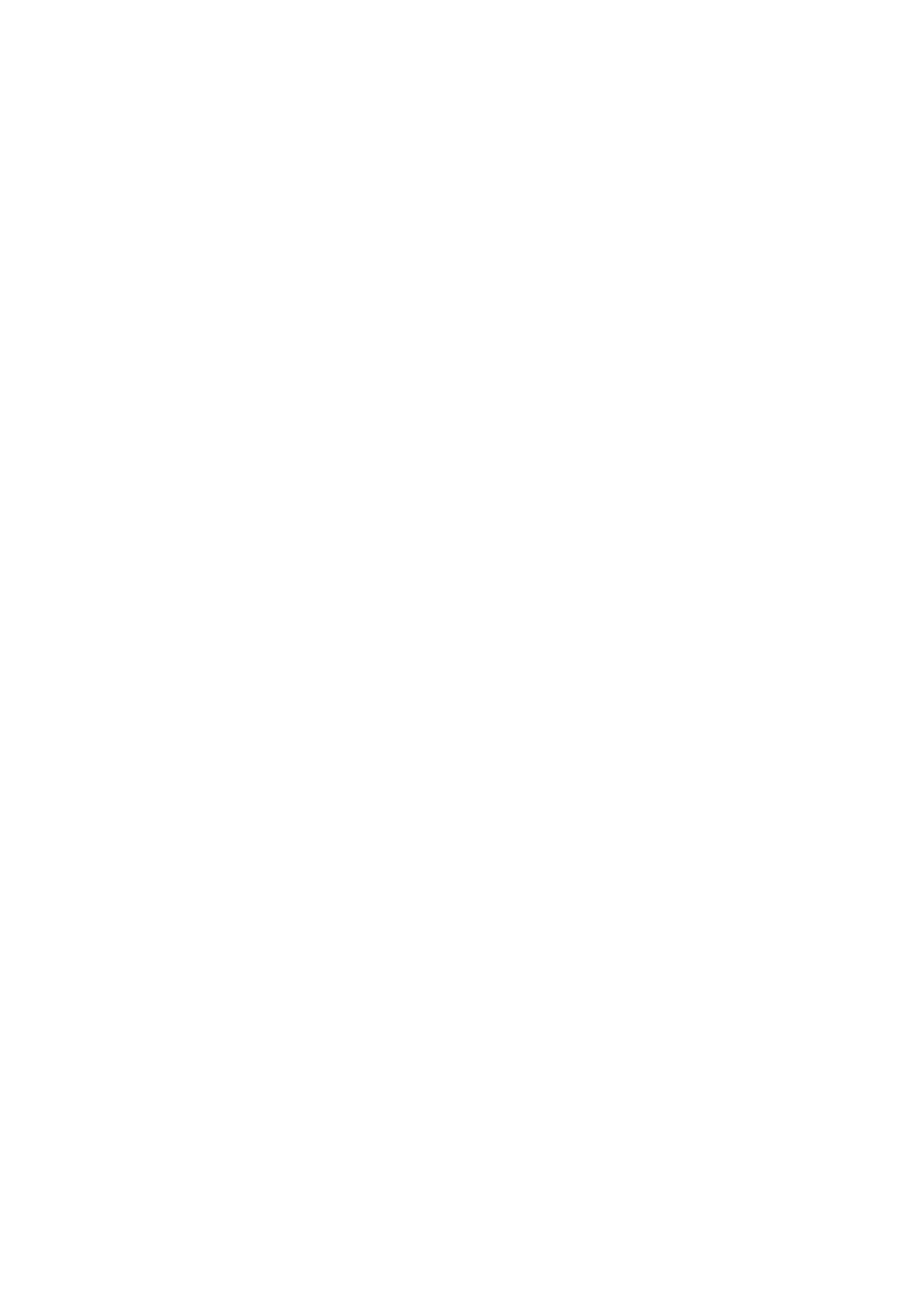## **Sections 171A, 171B and 172 to 177 of the Town and Country Planning Act 1990 (as amended)**

### **171A Expressions used in connection with enforcement**.

(1) For the purposes of this Act—

(a) carrying out development without the required planning permission; or

(b) failing to comply with any condition or limitation subject to which planning permission has been granted,

constitutes a breach of planning control.

(2) For the purposes of this Act—

(a) the issue of an enforcement notice (defined in section 172); or

(b) the service of a breach of condition notice (defined in section 187A),

constitutes taking enforcement action.

(3)In this Part "planning permission" includes permission under Part III of the 1947 Act, of the 1962 Act or of the 1971 Act

### **171B Time limits.**

(1) Where there has been a breach of planning control consisting in the carrying out without planning permission of building, engineering, mining or other operations in, on, over or under land, no enforcement action may be taken after the end of the period of four years beginning with the date on which the operations were substantially completed.

(2) Where there has been a breach of planning control consisting in the change of use of any building to use as a single dwellinghouse, no enforcement action may be taken after the end of the period of four years beginning with the date of the breach. (3) In the case of any other breach of planning control, no enforcement action may be taken after the end of the period of ten years beginning with the date of the breach.

(4)The preceding subsections do not prevent—

(a) the service of a breach of condition notice in respect of any breach of planning control if an enforcement notice in respect of the breach is in effect; or

(b) taking further enforcement action in respect of any breach of planning control if, during the period of four years ending with that action being taken, the local planning authority have taken or purported to take enforcement action in respect of that breach.

## **172 Issue of enforcement notice.**

(1) The local planning authority may issue a notice (in this Act referred to as an "enforcement notice") where it appears to them—

(a) that there has been a breach of planning control; and

(b) that it is expedient to issue the notice, having regard to the provisions of the development plan and to any other material considerations.

(2) A copy of an enforcement notice shall be served—

(a) on the owner and on the occupier of the land to which it relates; and

(b) on any other person having an interest in the land, being an interest which, in the opinion of the authority, is materially affected by the notice.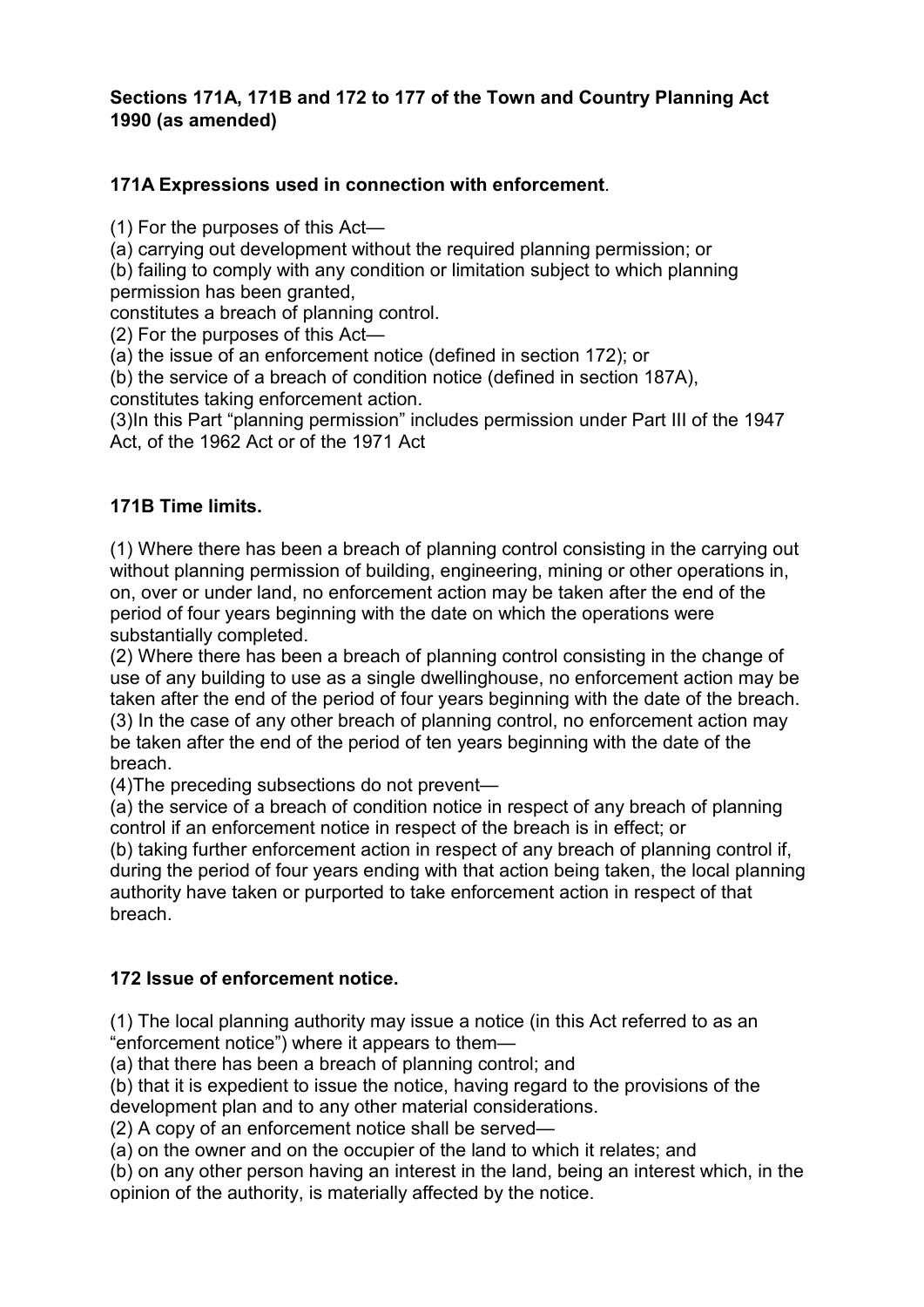(3) The service of the notice shall take place—

(a) not more than twenty-eight days after its date of issue; and

(b) not less than twenty-eight days before the date specified in it as the date on which it is to take effect.

## **173 Contents and effect of notice.**

(1) An enforcement notice shall state—

(a) the matters which appear to the local planning authority to constitute the breach of planning control; and

(b) the paragraph of section 171A(1) within which, in the opinion of the authority, the breach falls.

(2) A notice complies with subsection (1)(a) if it enables any person on whom a copy of it is served to know what those matters are.

(3) An enforcement notice shall specify the steps which the authority require to be taken, or the activities which the authority require to cease, in order to achieve, wholly or partly, any of the following purposes.

(4)Those purposes are—

(a) remedying the breach by making any development comply with the terms (including conditions and limitations) of any planning permission which has been granted in respect of the land, by discontinuing any use of the land or by restoring the land to its condition before the breach took place; or

(b) remedying any injury to amenity which has been caused by the breach.

(5) An enforcement notice may, for example, require—

(a) the alteration or removal of any buildings or works;

(b) the carrying out of any building or other operations;

(c) any activity on the land not to be carried on except to the extent specified in the notice; or

(d) the contour of a deposit of refuse or waste materials on land to be modified by altering the gradient or gradients of its sides.

(6) Where an enforcement notice is issued in respect of a breach of planning control consisting of demolition of a building, the notice may require the construction of a building (in this section referred to as a "replacement building") which, subject to subsection (7), is as similar as possible to the demolished building.

(7) A replacement building—

(a) must comply with any requirement imposed by any enactment applicable to the construction of buildings;

(b) may differ from the demolished building in any respect which, if the demolished building had been altered in that respect, would not have constituted a breach of planning control;

(c) must comply with any regulations made for the purposes of this subsection (including regulations modifying paragraphs (a) and (b)).

(8) An enforcement notice shall specify the date on which it is to take effect and, subject to sections 175(4) and 289(4A), shall take effect on that date.

(9) An enforcement notice shall specify the period at the end of which any steps are required to have been taken or any activities are required to have ceased and may specify different periods for different steps or activities; and, where different periods apply to different steps or activities, references in this Part to the period for

compliance with an enforcement notice, in relation to any step or activity, are to the period at the end of which the step is required to have been taken or the activity is required to have ceased.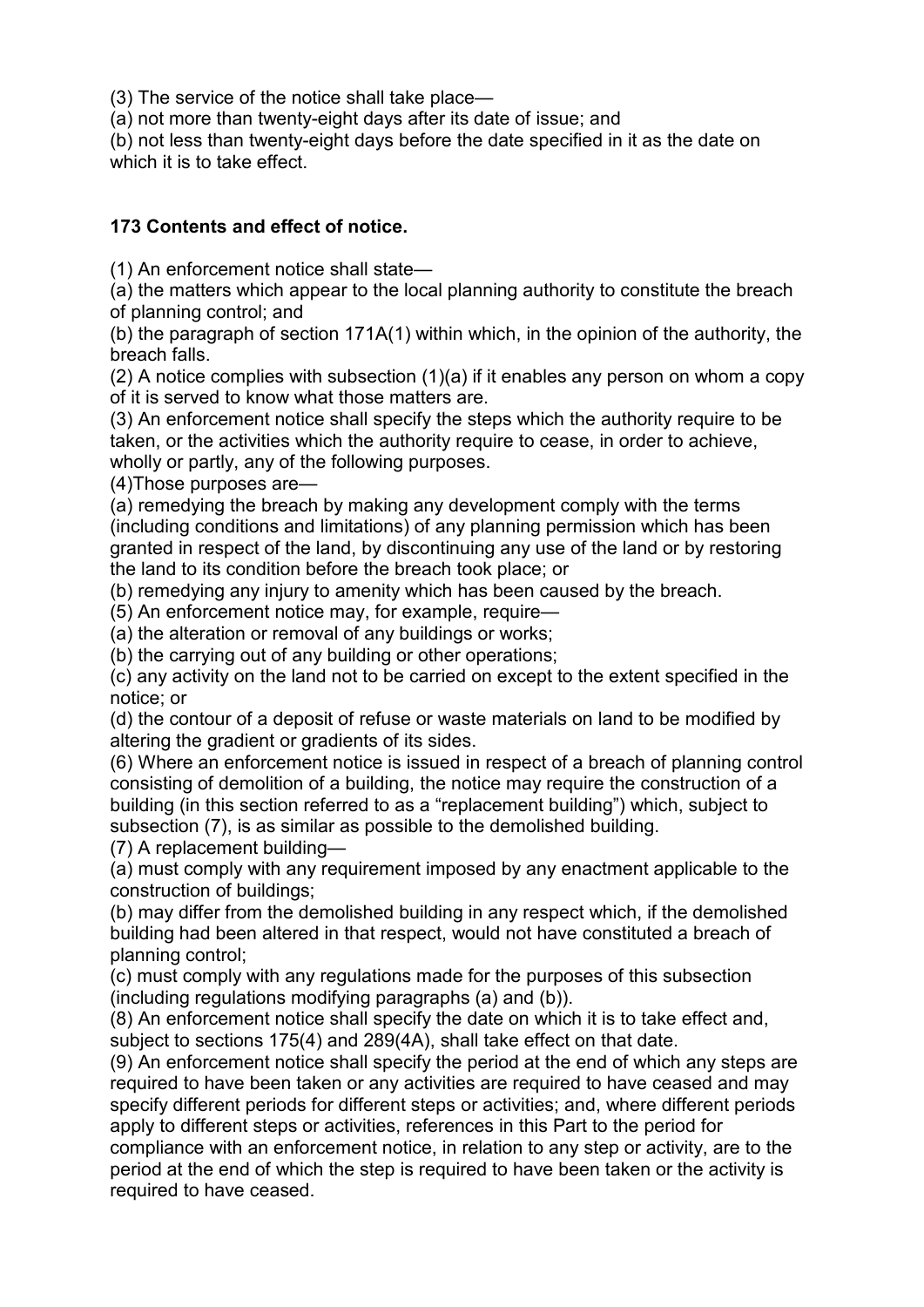(10) An enforcement notice shall specify such additional matters as may be prescribed, and regulations may require every copy of an enforcement notice served under section 172 to be accompanied by an explanatory note giving prescribed information as to the right of appeal under section 174.

(11) Where—

(a) an enforcement notice in respect of any breach of planning control could have required any buildings or works to be removed or any activity to cease, but does not do so; and

(b) all the requirements of the notice have been complied with,

then, so far as the notice did not so require, planning permission shall be treated as having been granted by virtue of section 73A in respect of development consisting of the construction of the buildings or works or, as the case may be, the carrying out of the activities.

(12)Where—

(a) an enforcement notice requires the construction of a replacement building; and (b) all the requirements of the notice with respect to that construction have been complied with,

planning permission shall be treated as having been granted by virtue of section 73A in respect of development consisting of that construction.

## **173A Variation and withdrawal of enforcement notices.**

(1)The local planning authority may—

(a) withdraw an enforcement notice issued by them; or

(b) waive or relax any requirement of such a notice and, in particular, may extend any period specified in accordance with section 173(9).

(2)The powers conferred by subsection (1) may be exercised whether or not the notice has taken effect.

(3)The local planning authority shall, immediately after exercising the powers conferred by subsection (1), give notice of the exercise to every person who has been served with a copy of the enforcement notice or would, if the notice were reissued, be served with a copy of it.

(4)The withdrawal of an enforcement notice does not affect the power of the local planning authority to issue a further enforcement notice.

## **174 Appeal against enforcement notice.**

(1)A person having an interest in the land to which an enforcement notice relates or a relevant occupier may appeal to the Secretary of State against the notice, whether or not a copy of it has been served on him.

(2)An appeal may be brought on any of the following grounds—

(a)that, in respect of any breach of planning control which may be constituted by the matters stated in the notice, planning permission ought to be granted or, as the case may be, the condition or limitation concerned ought to be discharged;

(b) that those matters have not occurred;

(c) that those matters (if they occurred) do not constitute a breach of planning control;

(d)that, at the date when the notice was issued, no enforcement action could be taken in respect of any breach of planning control which may be constituted by those matters;

(e) that copies of the enforcement notice were not served as required by section 172; (f)that the steps required by the notice to be taken, or the activities required by the notice to cease, exceed what is necessary to remedy any breach of planning control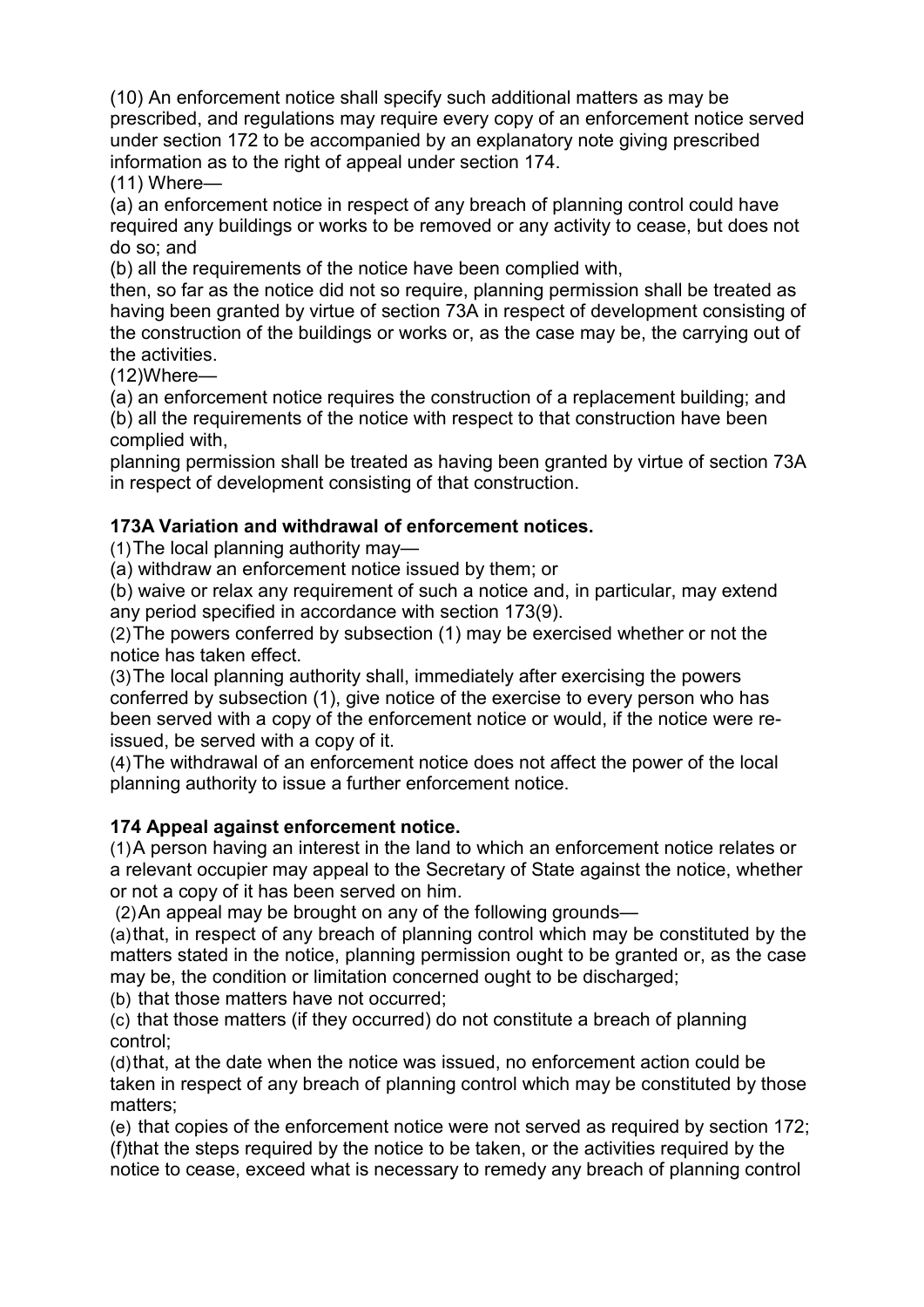which may be constituted by those matters or, as the case may be, to remedy any injury to amenity which has been caused by any such breach;

(g) that any period specified in the notice in accordance with section 173(9) falls short of what should reasonably be allowed.

(3)An appeal under this section shall be made—

(a)by giving written notice of the appeal to the Secretary of State before the date specified in the enforcement notice as the date on which it is to take effect; or (b)by sending such notice to him in a properly addressed and pre-paid letter posted to him at such time that, in the ordinary course of post, it would be delivered to him before that date; or

(c) by sending such notice to him using electronic communications at such time that, in the ordinary course of transmission, it would be delivered to him before that date.**]]** (4)A person who gives notice under subsection (3) shall submit to the Secretary of State, either when giving the notice or within the prescribed time, a statement in writing—

(a) specifying the grounds on which he is appealing against the enforcement notice; and

(b) giving such further information as may be prescribed.

(5)If, where more than one ground is specified in that statement, the appellant does not give information required under subsection (4)(b) in relation to each of those grounds within the prescribed time, the Secretary of State may determine the appeal without considering any ground as to which the appellant has failed to give such information within that time.

(6)In this section "relevant occupier" means a person who—

(a) on the date on which the enforcement notice is issued occupies the land to which the notice relates by virtue of a licence; and

(b) continues so to occupy the land when the appeal is brought.

## **175 Appeals: supplementary provisions.**

(1)The Secretary of State may by regulations prescribe the procedure which is to be followed on appeals under section 174 and, in particular, but without prejudice to the generality of this subsection, may—

(a)require the local planning authority to submit, within such time as may be prescribed, a statement indicating the submissions which they propose to put forward on the appeal;

(b) specify the matters to be included in such a statement;

(c) require the authority or the appellant to give such notice of such an appeal as may be prescribed;

(d) require the authority to send to the Secretary of State, within such period from the date of the bringing of the appeal as may be prescribed, a copy of the enforcement notice and a list of the persons served with copies of it.

(2)The notice to be prescribed under subsection (1)(c) shall be such notice as in the opinion of the Secretary of State is likely to bring the appeal to the attention of persons in the locality in which the land to which the enforcement notice relates is situated.

(3)Subject to section 176(4), the Secretary of State shall, if either the appellant or the local planning authority so desire, give each of them an opportunity of appearing before and being heard by a person appointed by the Secretary of State for the purpose.

(3A)Subsection (3) does not apply to an appeal against an enforcement notice issued by a local planning authority in England.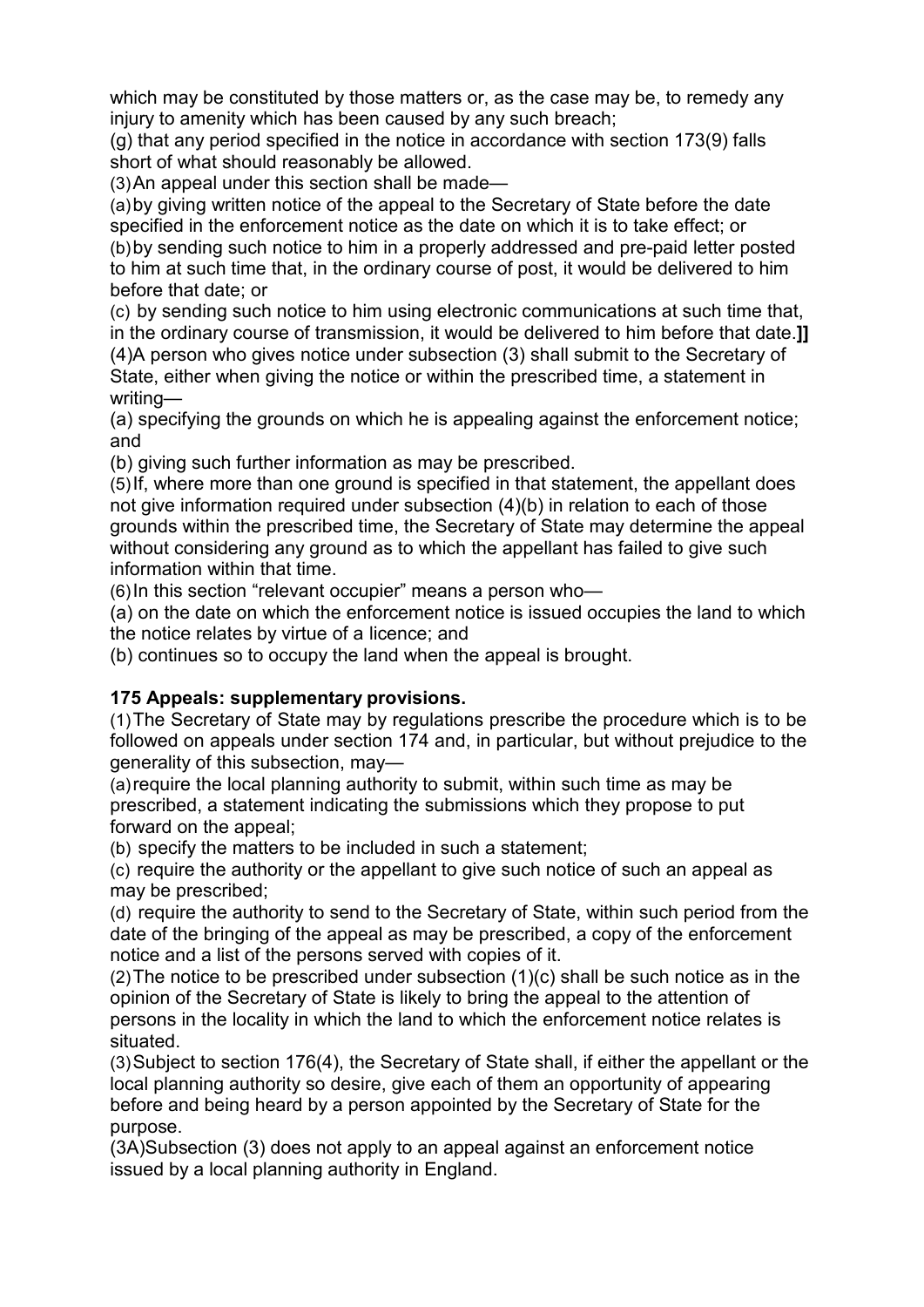(4)Where an appeal is brought under section 174 the enforcement notice shall subject to any order under section 289(4A) be of no effect pending the final determination or the withdrawal of the appeal.

(5)Where any person has appealed to the Secretary of State against an enforcement notice, no person shall be entitled, in any other proceedings instituted after the making of the appeal, to claim that the notice was not duly served on the person who appealed.

(6)Schedule 6 applies to appeals under section 174, including appeals under that section as applied by regulations under any other provisions of this Act. (7)Subsection (5) of section 250 of the Local Government Act 1972 (which authorises a Minister holding an inquiry under that section to make orders with respect to the costs of the parties) shall apply in relation to any proceedings before the Secretary of State on an appeal under section 174 as if those proceedings were an inquiry held by the Secretary of State under section 250.

# **176 General provisions relating to determination of appeals.**

(1)On an appeal under section 174 the Secretary of State may—

(a) correct any defect, error or misdescription in the enforcement notice; or

(b) vary the terms of the enforcement notice,

if he is satisfied that the correction or variation will not cause injustice to the appellant or the local planning authority.

(2)Where the Secretary of State determines to allow the appeal, he may quash the notice.

(2A)The Secretary of State shall give any directions necessary to give effect to his determination on the appeal.

(3)The Secretary of State—

(a) may dismiss an appeal if the appellant fails to comply with section 174(4) within the prescribed time; and

(b)may allow an appeal and quash the enforcement notice if the local planning authority fail to comply with any requirement of regulations made by virtue of paragraph (a), (b), or (d) of section 175(1) within the prescribed period.

(4)If section 175(3) would otherwise apply and the Secretary of State proposes to dismiss an appeal under paragraph (a) of subsection (3) of this section or to allow an appeal and quash the enforcement notice under paragraph (b) of that subsection, he need not comply with section 175(3).

(5)Where it would otherwise be a ground for determining an appeal under section 174 in favour of the appellant that a person required to be served with a copy of the enforcement notice was not served, the Secretary of State may disregard that fact if neither the appellant nor that person has been substantially prejudiced by the failure to serve him.

### **177 Grant or modification of planning permission on appeals against enforcement notices.**

(1)On the determination of an appeal under section 174, the Secretary of State may—

(a)grant planning permission in respect of the matters stated in the enforcement notice as constituting a breach of planning control, whether in relation to the whole or any part of those matters or in relation to the whole or any part of the land to which the notice relates;

(b) discharge any condition or limitation subject to which planning permission was granted;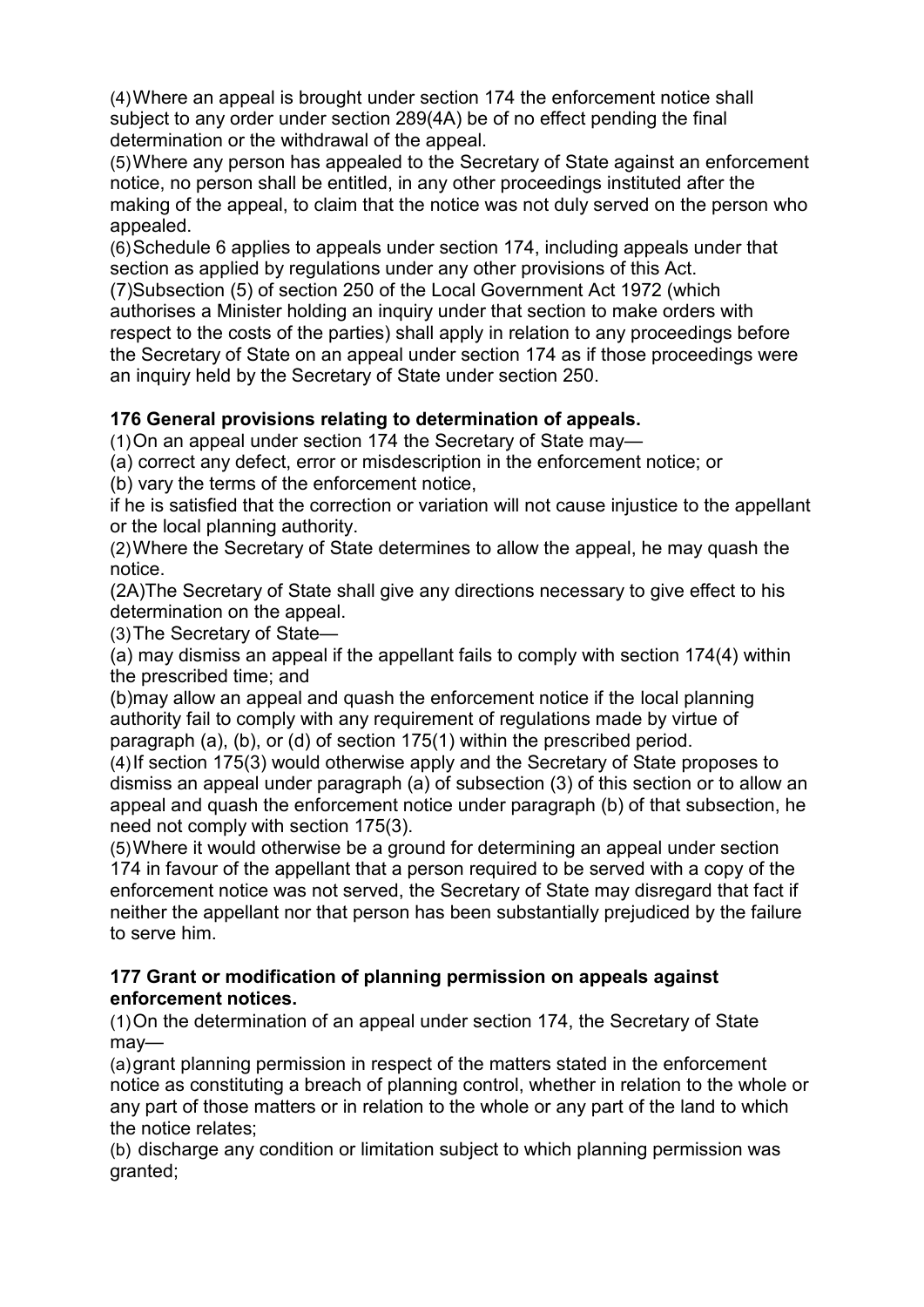(c) determine whether, on the date on which the appeal was made, any existing use of the land was lawful, any operations which had been carried out in, on, over or under the land were lawful or any matter constituting a failure to comply with any condition or limitation subject to which planning permission was granted was lawful and, if so, issue a certificate under section 191.

(1A)The provisions of sections 191 to 194 mentioned in subsection (1B) shall apply for the purposes of subsection (1)(c) as they apply for the purposes of section 191, but as if—

(a)any reference to an application for a certificate were a reference to the appeal and any reference to the date of such an application were a reference to the date on which the appeal is made; and

(b) references to the local planning authority were references to the Secretary of State.

(1B)Those provisions are: sections 191(5) to (7), 193(4) (so far as it relates to the form of the certificate), (6) and (7) and 194

(2)In considering whether to grant planning permission under subsection (1), the Secretary of State shall have regard to the provisions of the development plan, so far as material to the subject matter of the enforcement notice, and to any other material considerations.

(3)The planning permission that may be granted under subsection (1) is any planning permission that might be granted on an application under Part III.

(4)Where under subsection (1) the Secretary of State discharges a condition or limitation, he may substitute another condition or limitation for it, whether more or less onerous.

(5)Where an appeal against an enforcement notice is brought under section 174, the appellant shall be deemed to have made an application for planning permission in respect of the matters stated in the enforcement notice as constituting a breach of planning control.

(5A)Where—

(a) the statement under subsection (4) of section 174 specifies the ground mentioned in subsection (2)(a) of that section;

(b)any fee is payable under regulations made by virtue of section 303 in respect of the application deemed to be made by virtue of the appeal; and

(c) the Secretary of State gives notice in writing to the appellant specifying the period within which the fee must be paid,

then, if that fee is not paid within that period, the appeal, so far as brought on that ground, and the application shall lapse at the end of that period.

(6)Any planning permission granted under subsection (1) on an appeal shall be treated as granted on the application deemed to have been made by the appellant. (7)In relation to a grant of planning permission or a determination under subsection

(1) the Secretary of State's decision shall be final.

(8)For the purposes of section 69 the Secretary of State's decision shall be treated as having been given by him in dealing with an application for planning permission made to the local planning authority.

#### **178 Execution and cost of works required by enforcement notice**.

(1)Where any steps required by an enforcement notice to be taken are not taken within the period for compliance with the notice, the local planning authority may—

(a) enter the land and take the steps; and

(b) recover from the person who is then the owner of the land any expenses reasonably incurred by them in doing so.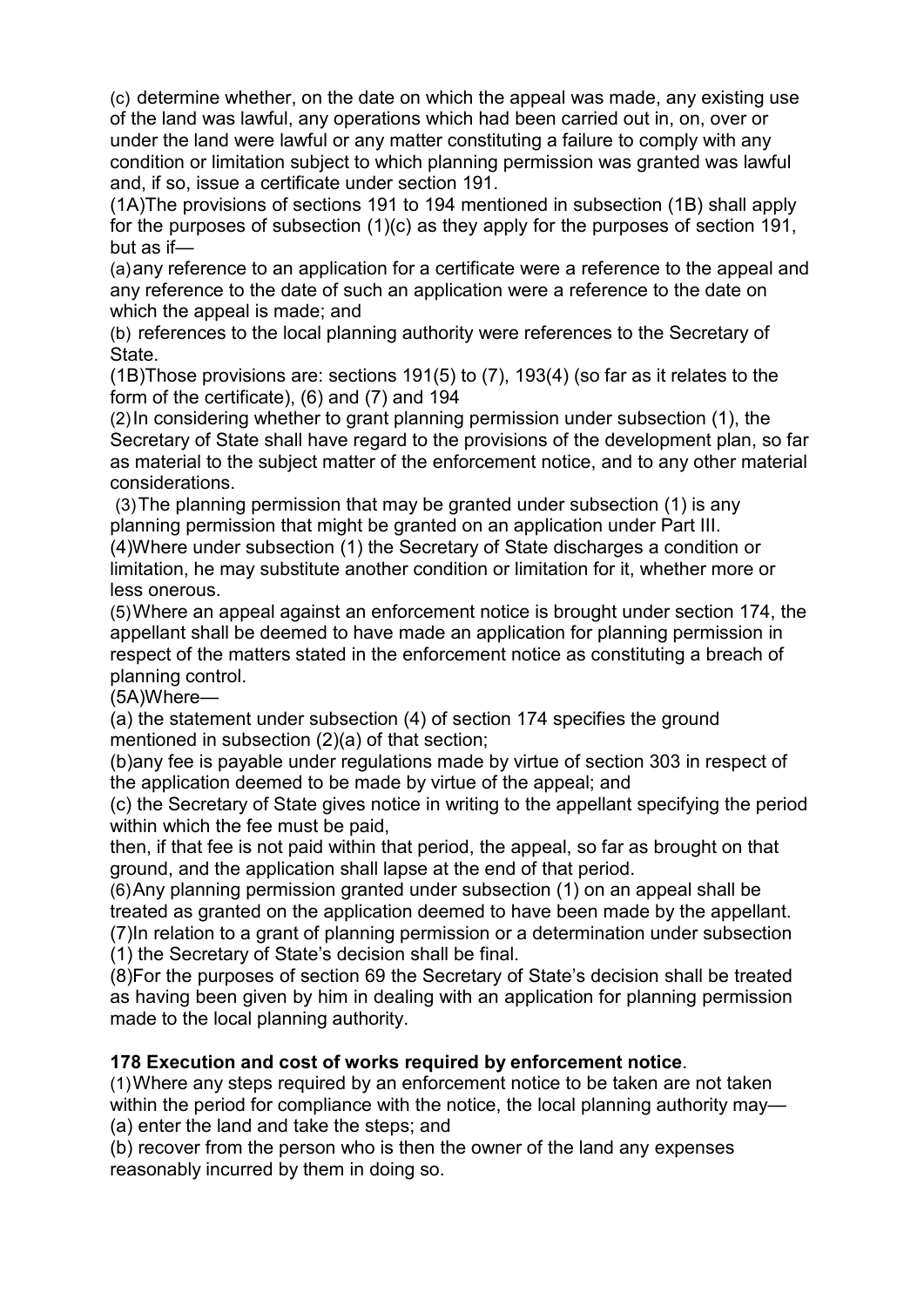(2)Where a copy of an enforcement notice has been served in respect of any breach of planning control—

(a) any expenses incurred by the owner or occupier of any land for the purpose of complying with the notice, and

(b)any sums paid by the owner of any land under subsection (1) in respect of expenses incurred by the local planning authority in taking steps required by such a notice to be taken,

shall be deemed to be incurred or paid for the use and at the request of the person by whom the breach of planning control was committed.

(3)Regulations made under this Act may provide that—

(a)section 276 of the Public Health Act 1936, (power of local authorities to sell materials removed in executing works under that Act subject to accounting for the proceeds of sale);

(b) section 289 of that Act (power to require the occupier of any premises to permit works to be executed by the owner of the premises); and

(c) section 294 of that Act (limit on liability of persons holding premises as agents or trustees in respect of the expenses recoverable under that Act),

shall apply, subject to such adaptations and modifications as may be specified in the regulations, in relation to any steps required to be taken by an enforcement notice. (4)Regulations under subsection (3) applying section 289 of the Public Health Act

1936 may include adaptations and modifications for the purpose of giving the owner of land to which an enforcement notice relates the right, as against all other persons interested in the land, to comply with the requirements of the enforcement notice. (5)Regulations under subsection (3) may also provide for the charging on the land of any expenses recoverable by a local planning authority under subsection (1).

(6)Any person who wilfully obstructs a person acting in the exercise of powers under subsection (1) shall be guilty of an offence and liable on summary conviction to a fine not exceeding level 3 on the standard scale.